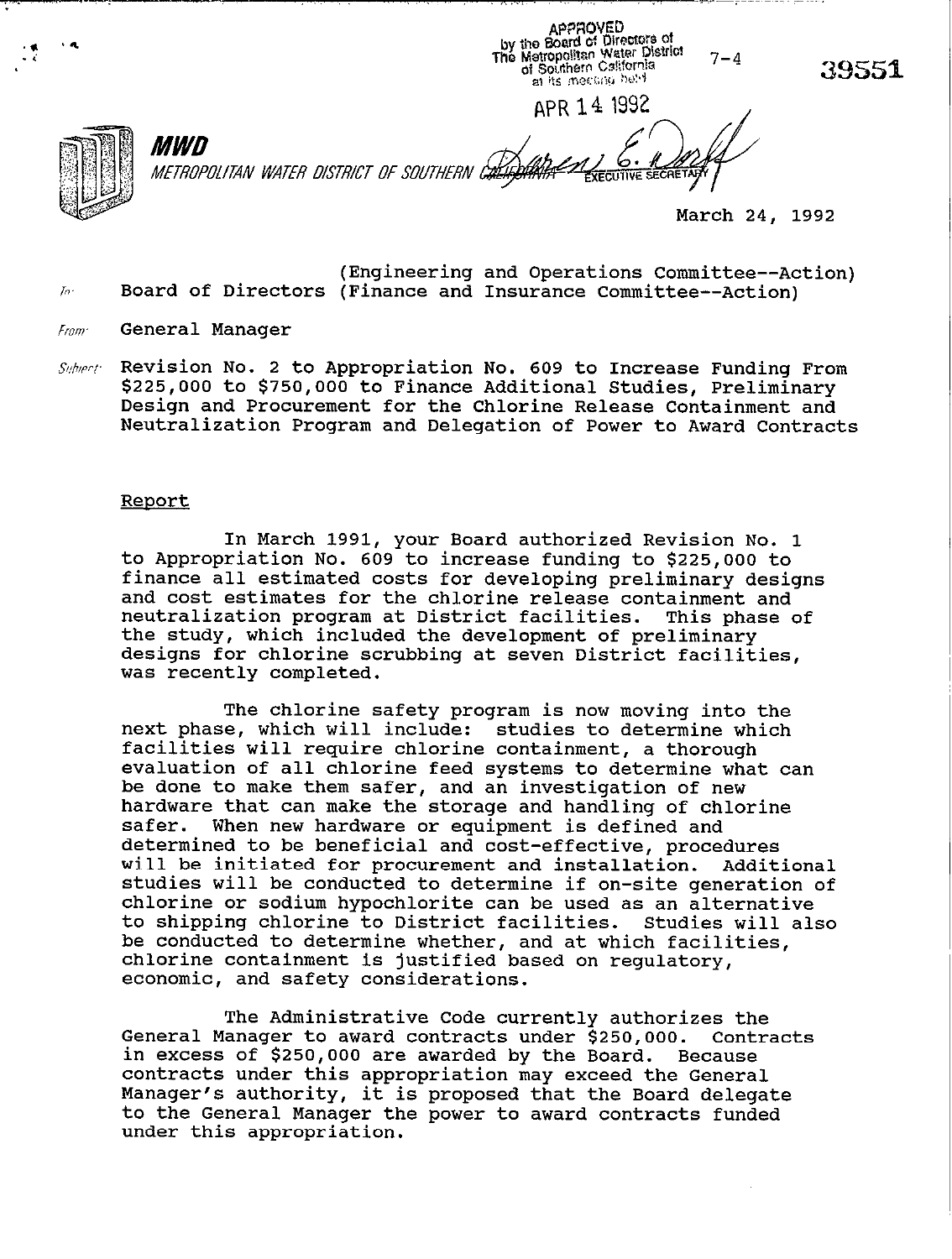# Board of Directors -2- March 24, 1992

It is proposed that Appropriation No. 609 be increased from \$225,000 to total of \$750,000 to finance the additional studies, design and procurement for the Chlorine Release Containment and Neutralization Requirements program. A breakdown of the total estimated costs is shown on Attachment A.

The proposed project is exempt from the provisions of the California Environmental Quality Act because it involves studies and minor modificatons of existing facilities with no expansion of use.

# Board Committee Assignments

This letter was referred for action to:

The Engineering and Operations Committee because of its jurisdiction over the initiation, scheduling, contracting and performance of construction programs; and operation, protection and maintenance of plants and facilities required for the production, exchange, sale, storage, treatment and delivery of water; and the selection of engineering and geologic consultants and the determination of the scope of their assignments pursuant to Administrative Code Section  $2431(b)$ , (c) and (h);

The Finance and Insurance Committee because of its responsibility to study, advise and make recommendations with regard to authorization of appropriations pursuant to Administrative Code Section 2441(d).

### Recommendations

# ENGINEERING AND OPERATIONS COMMITTEE FOR ACTION.

It is recommended that notwithstanding the provisions of Administrative Code Section 8113, the General Manager be delegated the authority to have all work performed, including delegation of authority to award contracts for continued studies and investigations of chlorine spill containment and neutralization technologies, systems, equipment, and alternatives; and for the procurement and installation of chlorine storage and handling equipment.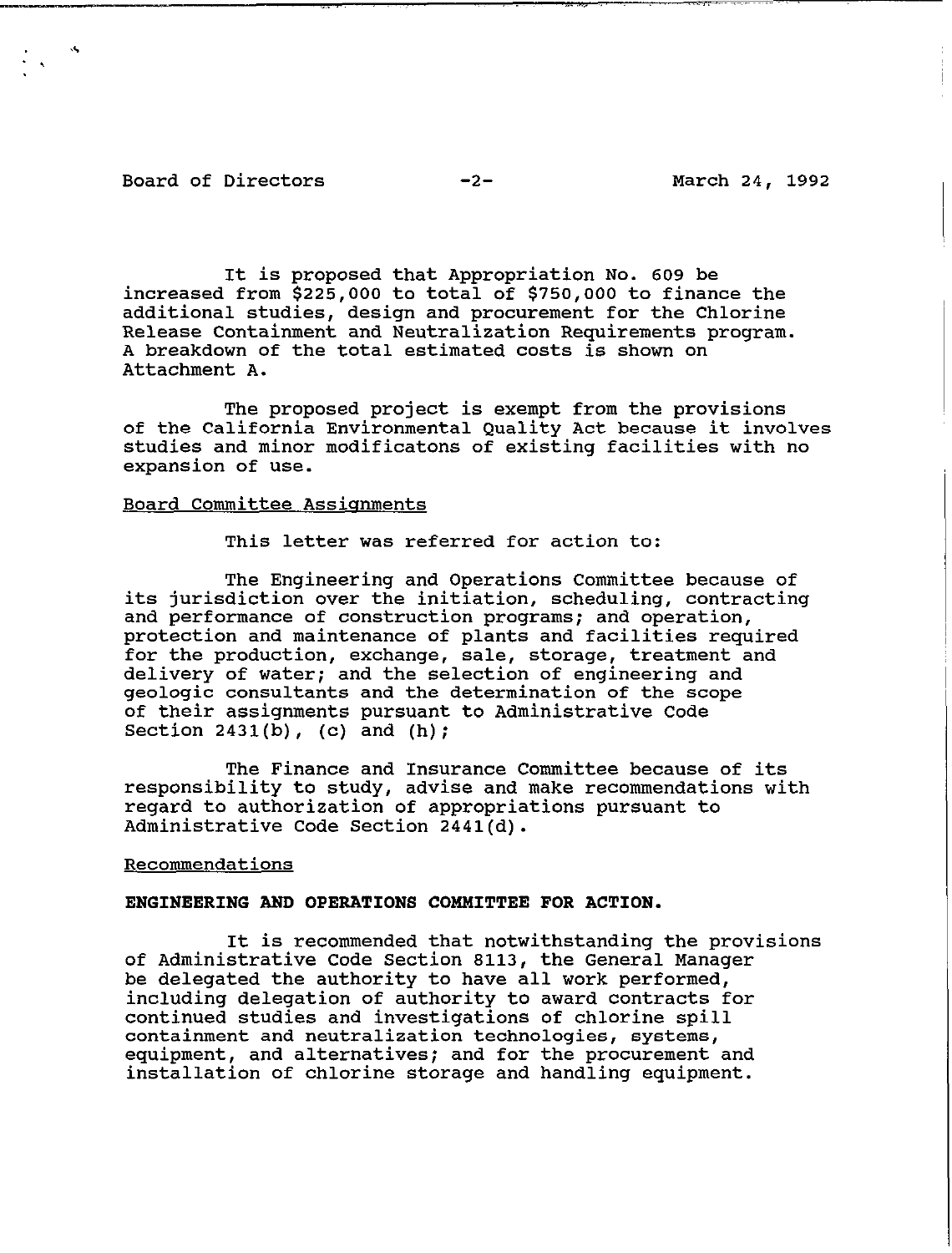Board of Directors -3- March 24, 1992

\* .

.  $\mathcal{L} = \mathcal{L} \times \mathcal{L}$  , where  $\mathcal{L} = \mathcal{L} \times \mathcal{L}$  is the set of  $\mathcal{L} = \mathcal{L} \times \mathcal{L}$  , where  $\mathcal{L} = \mathcal{L} \times \mathcal{L}$ 

# **FINANCE AND** INSURANCE COMMITTEE FOR ACTION.

It is recommended that the Board authorize an increase of \$525,000 in Appropriation No. 609 to a total of \$750,000 from the 1991 Revenue Bond Construction Fund, to finance all estimated costs for continued studies and investigations of chlorine spill containment and neutralization technologies, systems, equipment, and alternatives; and for the procurement and installation of chlorine storage and handling equipment.

outer 18

DWC/drc/atr  $(apr609,rev)$ 

Attachment A